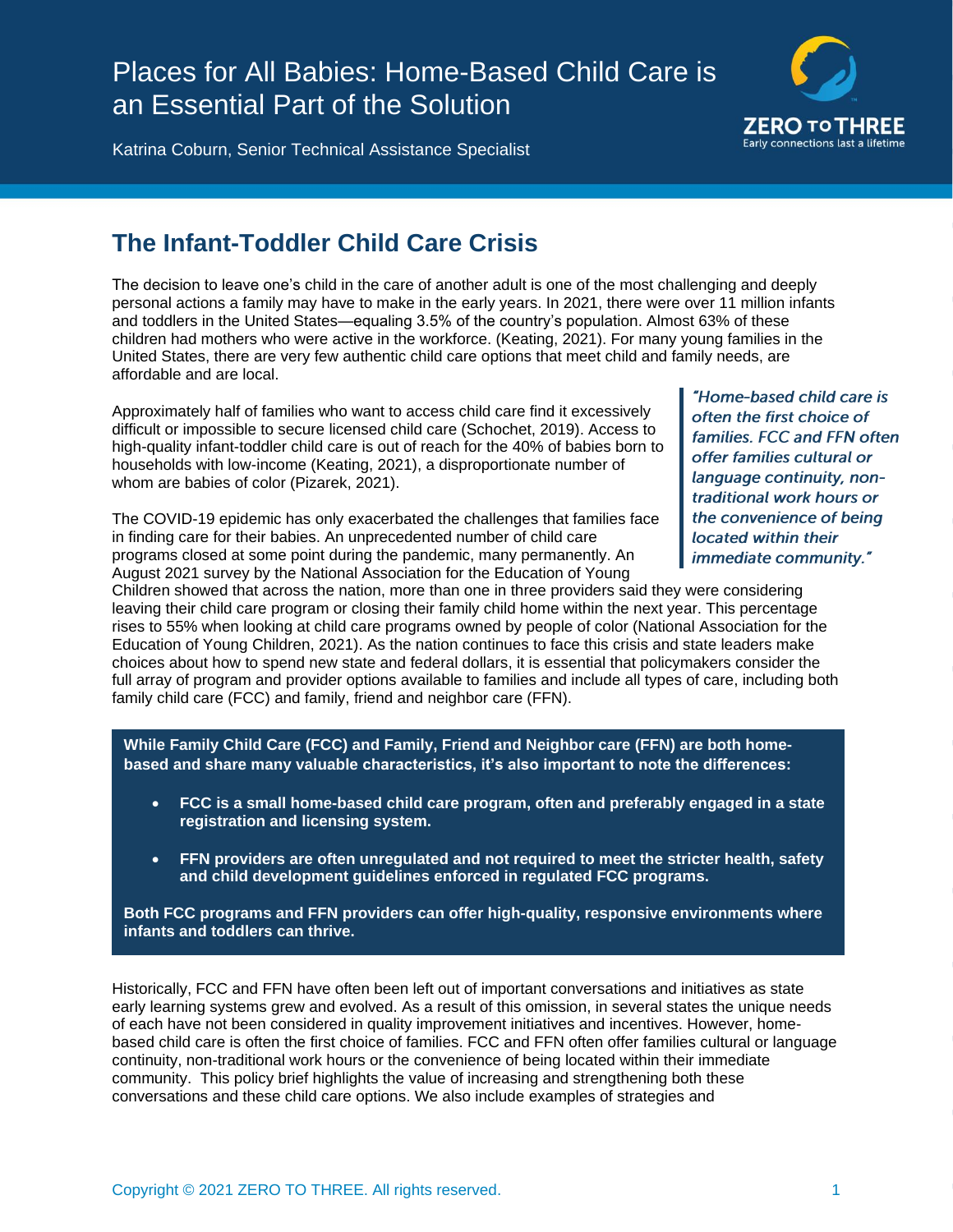recommendations that policymakers can explore in building a truly robust mixed delivery system that embraces both FCC and FFN as essential components in an array of high-quality options for all families of infants and toddlers.

### **Quality Care for Infants and Toddlers**

**Quality care for infants and toddlers includes nurturing relationships with responsive caregivers, continuity of care, and an environment that is safe for young children to explore and learn. Babies and toddlers in high-quality settings have opportunities for cognitive, socialemotional, and language and literacy development. With the right caregiver and environment, healthy brain development can occur in any setting a family chooses**

# **Family Child Care and Family Friend and Neighbor Providers Nurture Cognitive and Social-Emotional Development in a Home-Based Setting**

Together, FCC (care that is regulated by the state) and FFN (care that may or may not be regulated) serve over 7 million children from birth to 5 years old in the United States. Home-based child care is the most prevalent child care placement for infants and toddlers: 30% of infants and toddlers attend homebased child care as their primary care arrangement (Home Grown, 2020). These programs are provided in a home setting and often allow for young children and their siblings to be cared for by the same caregiver for several years. This continuity of care establishes an environment in which meaningful and lasting relationships develop between caregivers and children and between caregivers and families (Theilheimer, 2010). Children in home-based programs can stay with the same primary provider until they enter school and sometimes even longer as families often opt for wrap-around school-age care in these same mixed-age group settings.

Home-based programs support what is well-documented by research; that cognitive development occurs in the context of close relationships, and these relationships are the building blocks for successful socialemotional development and language and literacy development, skills that are critical to later success in school and life (National Research Council & Institutes of Health, 2000).

### **Home-Based Providers Meet Important Needs in Communities**

Home-based programs provide an important option to families of infants and toddlers who have needs beyond traditional child care center settings. Families who need non-traditional care hours, such as evening or weekend care, often find a solution in home-based programs. Recent research has shown that in some states, between one quarter and one half of young children under the age of 6 have parents who work non-traditional hours (Schilder, 2021). These numbers become more concerning when they are disaggregated, showing that for Black children, 51% have a parent who works nontraditional hours and for Hispanic children, the number is 41%—this compares to 29% of White children.

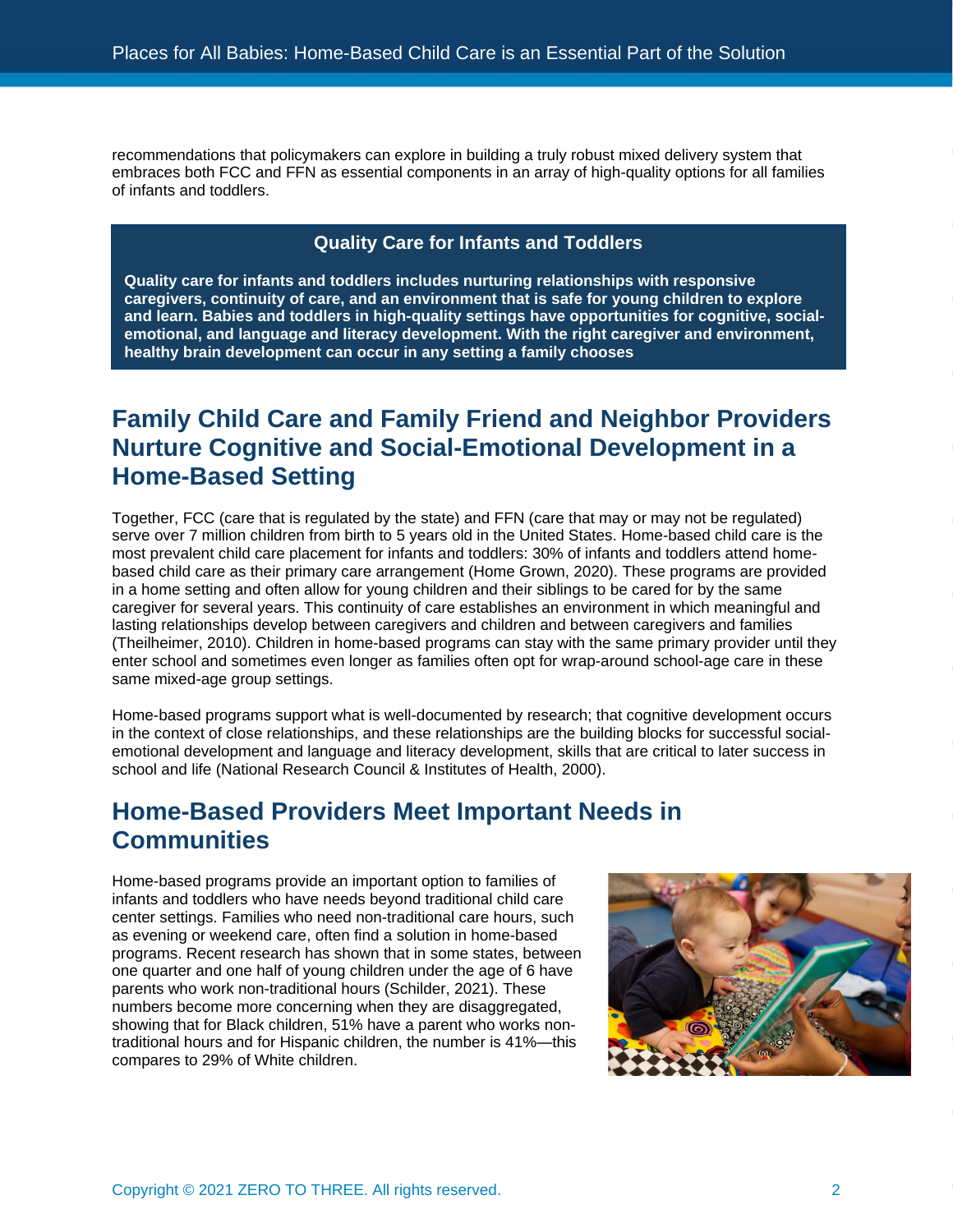Additionally, as FCC and FFN are operated out of homes, in the communities in which providers reside, they often share the culture and language of the children and families they serve (Hill, 2021). This means many children also benefit from a learning environment that supports their home language. Research shows that Dual Language Learners who have a strong base in their home language and then become proficient in English are likely to experience future cognitive, linguistic and social benefits of bilingualism, as well as the benefits of maintaining strong cultural and social ties to their communities and families (National Academies of Sciences, Engineering, and Medicine, 2017). This similarity makes a difference, not only in communicating with the children in the program, but equally important in communicating with the families who use these home-based options. Relationships are at the heart of high-quality early care for infants and toddlers, and providers who serve the communities that they live in are well equipped to communicate with and understand the needs of the families of babies in their care.

### **State Strategies at a Glance**

**To ensure that both forms of home-based child care continue to be viable options for families, state leaders and policymakers should consider the following recommendations as the country emerges from the COVID pandemic and families once again examine their early care and education needs. Approaches to recruitment and retention will differ for FCC and for FFN providers, however there are some common strategies that will support both types of homebased care.**

- **Include home-based care providers in all efforts to recruit and retain child care programs, particularly in child care deserts and communities where families are most overburdened and under-resourced.**
- Safeguard existing and new home-based programs by allowing them to fully participate **in preschool expansion opportunities. Provide intentional supports to allow these programs to be successful partners in these efforts.**
- **Where possible, encourage FCC participation in Early Head Start Child Care Partnerships, allowing families to opt in to this home-based option.**
- **Ensure that supports such as the [Child and Adult Care Food Program,](https://www.urban.org/research/publication/child-and-adult-care-food-program-and-home-based-child-care-providers) quality initiatives and financial incentives like contracted slots are truly tailored to and accessible by all home-based providers and the families they serve.**
- **Fund support [networks](https://homegrownchildcare.org/building-comprehensive-networks/) that provide access to business, administrative and marketing assistance; child development support; and shared service alliances.**
- **Increase access to culturally competent professional learning opportunities designed specifically for this group and create career pathways and equitable compensation strategies designed to improve quality and longevity of home-based infant and toddler child care options.**
- In all cases, ensure that both FCC and FFN providers and the families they serve are **invited to decision-making tables, accommodating the unique needs of these caregivers to ensure active participation and ongoing communication.**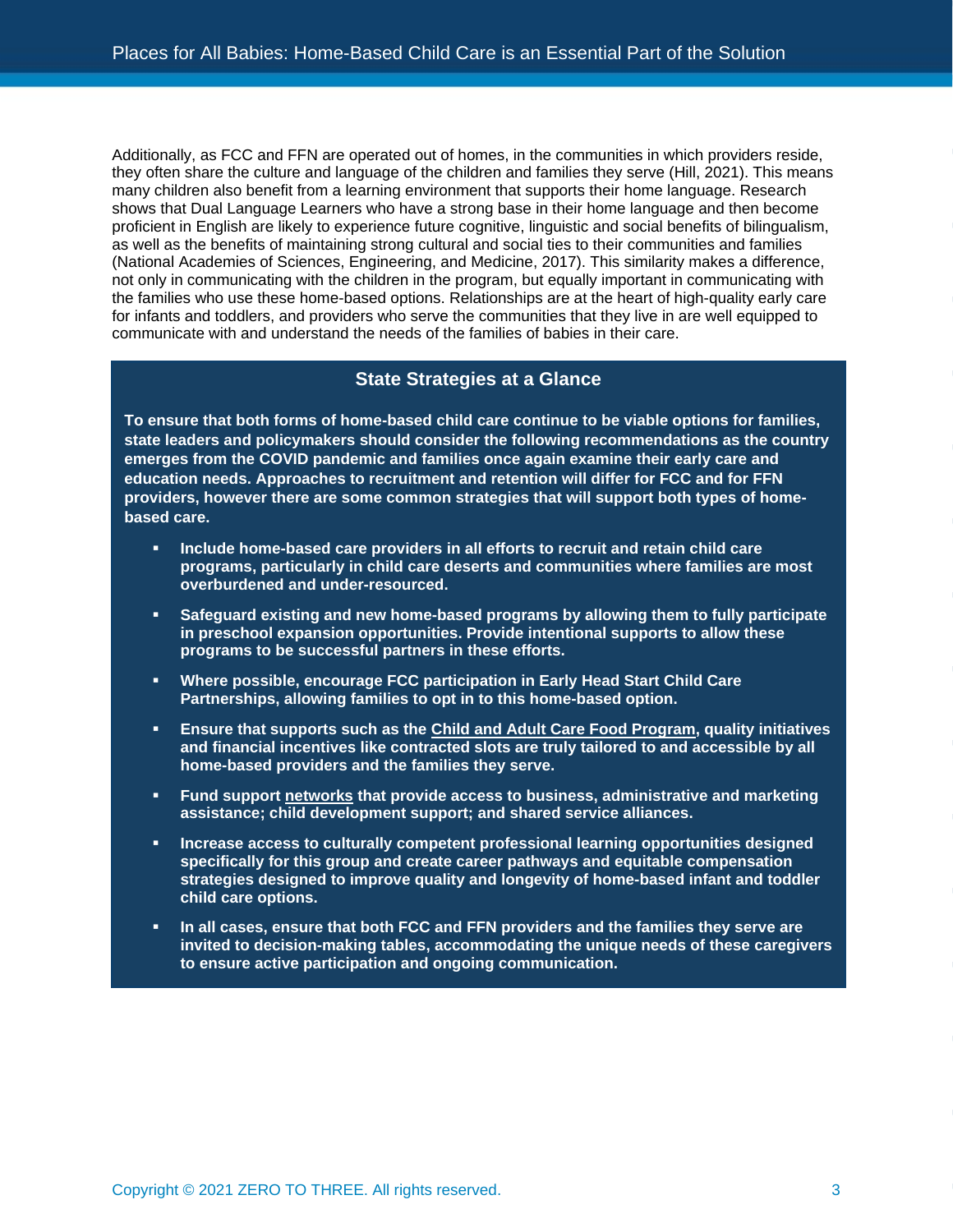### **State Approaches to Recruiting and Retaining Home-Based Child Care Providers**

As the United States recovers from the pandemic and as we embrace new funding, we must continue to facilitate expansion and retention of both FCC programs and FFN providers to ensure that families are able to choose the type of early care that is best for them. Home-based providers respond well to quality improvement strategies tailored to their program types and that acknowledge the unique benefits and challenges of serving mixed age groups in the home setting. Below are some promising practices occurring in states and communities across the country. This is not an exhaustive list, nor should these strategies be held in higher regard than others that have been highlighted in other publications. It is simply a glimpse into innovative and recent attempts to bolster FCC and FFN options across the nation.

### *Recruiting and Retaining Family Child Care Providers*

#### **Kentucky**

The Kentucky Department of Child Care has funded Western Kentucky University (WKU) to operate a [statewide Family Child Care Network](https://www.wku.edu/news/articles/index.php?view=article&articleid=9786) that will expand and support retention of the FCC workforce across the state. Through five regional centers, the state will focus efforts on recruiting license-exempt care providers into and up through the state's home-based care system with the ultimate goal of increasing the number of regulated home-based providers and improving quality of care provided for children and families. This project involves scaling up a successful 2-year pilot funded by W.K. Kellogg Foundation targeting infant/toddler FCC providers in child care deserts across the state. The Network model involves recruiting leaders from within communities to create relationships with and provide supports to new and rising home-based providers. Initial supports will focus on business, paperwork, and marketing and include plans to engage local employers in embracing and supporting FCC programs in their own communities over time.

#### **Maryland**

GO FCC, an FCC recruitment and retention pilot in Montgomery County, MD, recently received attention from the state legislature, prompting the introduction and passage of the Growing Family Child Care Opportunities Pilot Program in the Maryland State Department of Education. Building on the promising Montgomery County program, this bill established three pilot sites to increase FCC supply in underserved communities across the state. The multilingual program will include support for prospective providers as they navigate the regulatory process and work with organizations that support women- and minorityowned businesses to help implement best business practices and achieve financial sustainability.

Another program, [Maryland Child Care Boost](https://www.childcareboost.com/) is a free, 18-month pilot program designed to help FCC programs across the state increase revenue, reduce administrative burden, and relieve some of the stresses of running a small business, while expanding their professional network through a cohort-based model. Providers receive free child care management software that eliminates paperwork, aids in collection of parent fees and attendance information, and facilitates communication with families. Providers also receive business training and small group coaching in recordkeeping, tax management, debt reduction and the on the state's quality rating system.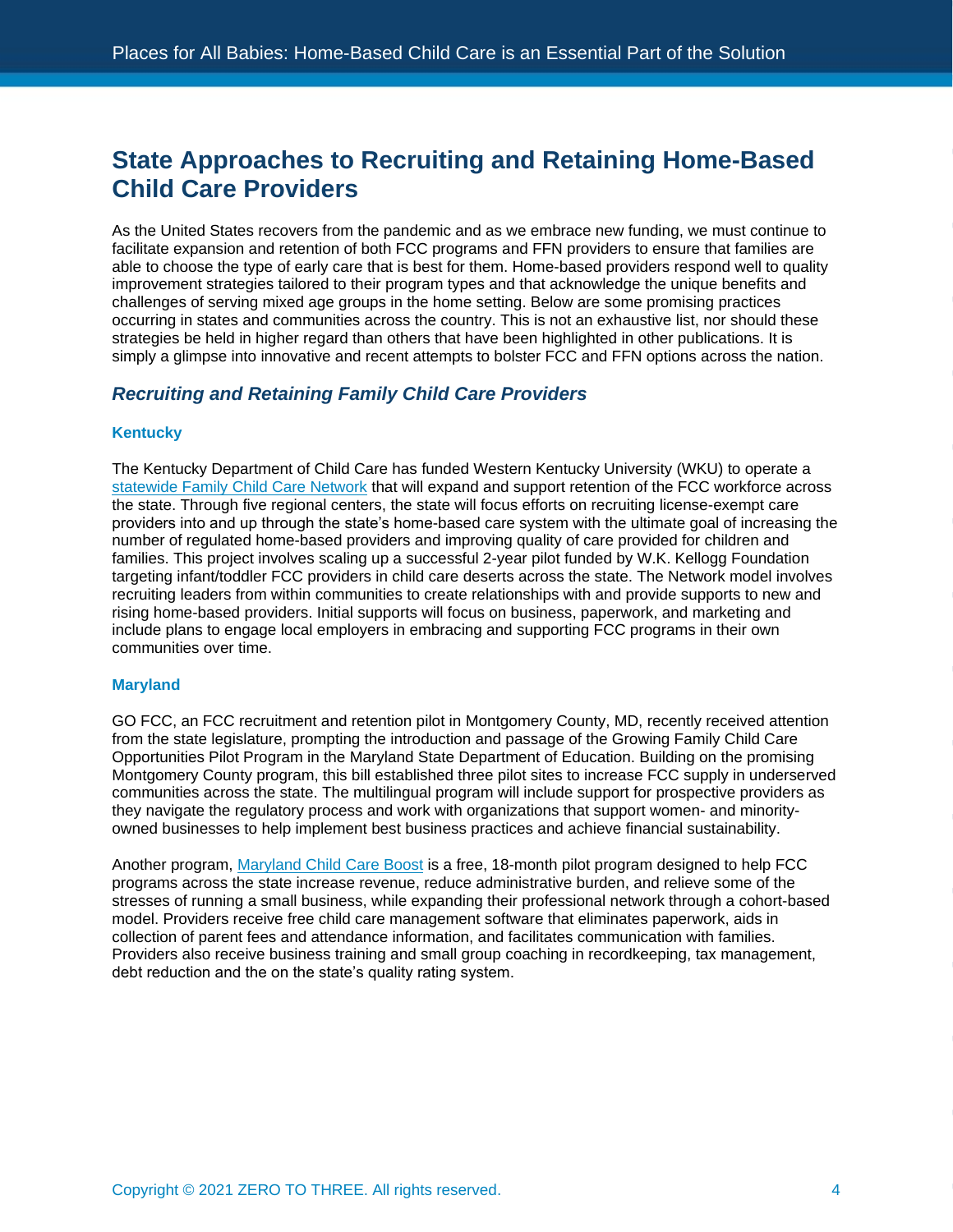#### **Massachusetts**

In Massachusetts, child care programs that enroll children served by the subsidy child care system, must be enrolled in the federal Child and Adult Care Food Program (CACFP). [Clarendon Early Education](https://clarendonearlyeducationservices.org/)  [Services, Inc.,](https://clarendonearlyeducationservices.org/) an FCC network in Massachusetts, contracts with the state Department of Early Education and Care as a statewide sponsor of the CACFP. The group's mission is to support the small business model of FCC while offering high-quality nutritional and educational services to children and families. Clarendon supports all FCC programs who enroll in CACFP through their organization. The organization also provides dedicated staff and network services to FCC providers who serve children in the child welfare system. For programs serving these children, Clarendon manages subsidy paperwork, enrollment and more. Providers can depend on twice monthly direct deposits, an added stability measure for both families and providers. The organization reported that this stability allowed FCC programs they work with to stay open during the pandemic when many others were forced to shut their doors.

### *Supporting FFN Providers*

#### **Arizona, Colorado, Michigan and San Francisco**

A 2018 study by The Center for Child and Human Development at Georgetown University on the impact of providing early childhood mental health consultant services to FFN providers showed positive outcomes for providers, children and families. FFN participants attended culturally mediated peer support groups, professional development, and connected one-on-one with early childhood network providers and mental health consultants. The project showed that these interactions increased provider knowledge; changed attitudes and perceptions; improved provider skills, quality of care and caregiver well-being; and ultimately delivered positive child and family outcomes (Le, 2018)

#### **Minnesota**

A strong public-private partnership and focus on racial and health equity in Minnesota has allowed for expansion of an innovative approach to supporting FFN providers across the state. Since 2018, the Blue Cross and Blue Shield of Minnesota Foundation (Blue Cross Foundation) has provided philanthropic funding to establish and maintain FFN networks in underserved communities. These FFN networks are housed in established organizations (such as immigrant resettlement agencies, community collaboration programs, and charter schools) that have historic and cultural roots in the communities they serve and where they are able to sustain trusting relationships with providers and families.

Historically, network members have provided an assortment of resources and supports such as culturally appropriate and easy-to-access trainings on various topics around early childhood, lending library kits for families at home, safety equipment such as cupboard latches and outlet protectors, a trusted website where FFN providers can access early childhood and COVID-19 information, resources and tools, support to FFN providers seeking to start FCC businesses through training assistance, business planning, connection to financial resources, paperwork completion, and early childhood best practices



consultation. The networks have also worked to build relationships to support understanding and support for FFNs with local institutions, such as superintendents, local school boards, city mayors and councils.

In the past several years, Minnesota's early childhood advocates and stakeholders, including the Blue Cross Foundation, have been increasingly vocal about the need for the state to re-prioritize FFN providers. As a result, when MN received its 2020 CARES Act appropriation, \$1 million was directed to provide support for FFN providers. The financial support was granted out to agencies to provide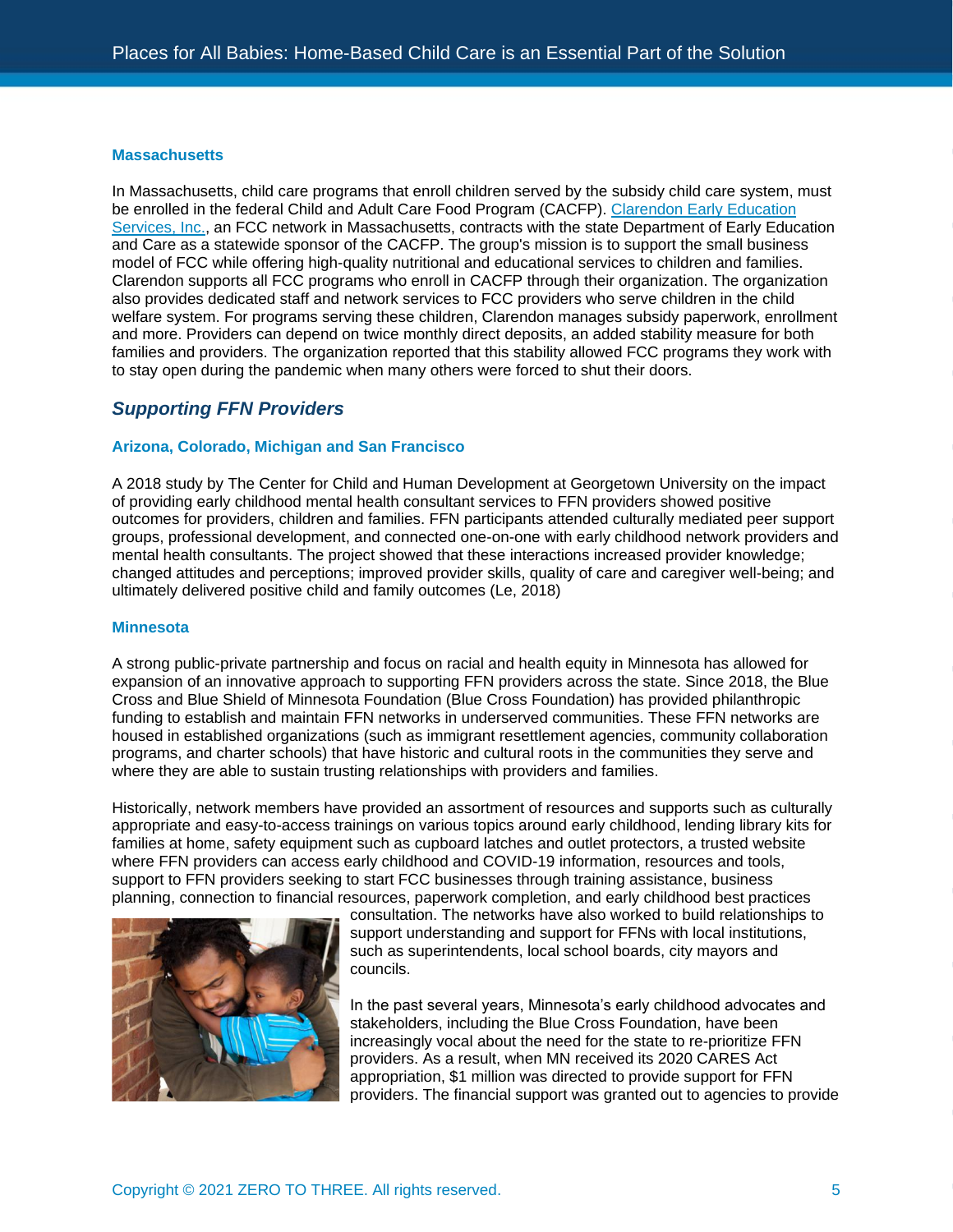direct outreach, training and materials supports to FFN providers, prioritizing organizations serving the Somali, Latinx, Hmong, African American, American Indian and immigrant communities.

Finally, the Department of Health Services was able to use information gathered from the FFN Learning Community to direct an additional \$4.5M from Coronavirus Response and Relief Supplemental Appropriations Act and American Rescue Plan Act funds to further development of FFN networks. In addition to expanding networks and support, this funding will allow for a new state project manager who will be dedicated to the orchestration of these supports. The state will also be conducting an FFN provider marketing and outreach campaign and a statewide FFN evaluation and landscape analysis.

#### **Detroit**

Detroit's [Hope Starts Here,](https://hopestartsheredetroit.org/) a community-focused citywide initiative to put children and families first, recognized that the number of children who needed care in the city vastly exceeded the number of available child care slots. Specifically, they recognized this problem in communities where there were many young Hispanic, Spanish-speaking residents whose income often fell below the poverty line. Understanding this inequity, the group set out to enhance the quality of care in FFN homes that families most often accessed. The program, designed as a learning collaborative, set out to provide these informal providers supports and resources to deliver developmentally appropriate care and education in the home setting. The effort showed many positive outcomes including enhanced knowledge of child development and behaviors, improvements in communication with children and families, and increased understanding of the value of relationships in young children's lives. This culturally responsive project took time and relationships within the community to be successful. Leaders of the effort reported a better understanding of the provider community, their needs and what community resources needed to be developed to help children thrive (Hague Angus, 2021).

### **Home-Based Provider Voices**

**A growing movement has elevated the importance of including the voices of those most impacted by state policies and programs in their development and implementation. One state that has embedded an ongoing two-way communication cycle in their work with FCC providers for many years is Pennsylvania. The Pennsylvania Office of Child Development and Early Learning (OCDEL) Family Child Care Workgroup engages FCC providers across the state in five regularly scheduled meetings per year. The OCDEL team shares new initiatives, encourages feedback and regularly vets decision making with this group in an ongoing and respectful process. FCC providers who regularly attend the meetings take messages to and solicit feedback from their peers who are unable to attend so that information reaches a large crossregion group of providers. This feedback loop has helped to shape the state's Quality Rated and Improvement Systems changes, technical assistance delivery methods and COVID Relief Fund spending, among other things. For instance, the state learned that providers really needed basic technology skill building to access supports, so technical assistance consultants changed their approach and included technology skill building as part of their regular visits with providers. The open line of communication allows state early learning leaders to ensure that clear information is reaching providers and helps to dispel misinformation that may make its way to providers via other channels.**

**In Colorado, the nonprofit Early Milestones Colorado recently engaged in a project to better understand the unique experiences of FFN providers in the state, as well as how early childhood systems can engage and support them. The [report](https://earlymilestones.org/wp-content/uploads/2021/08/FFN-Report-Web.pdf) released in August 2022 summarizes what was learned through interviews with 20 FFN providers and 20 support organizations and offers recommendations for strengthening systems that promote equitable outcomes for providers and families they serve.**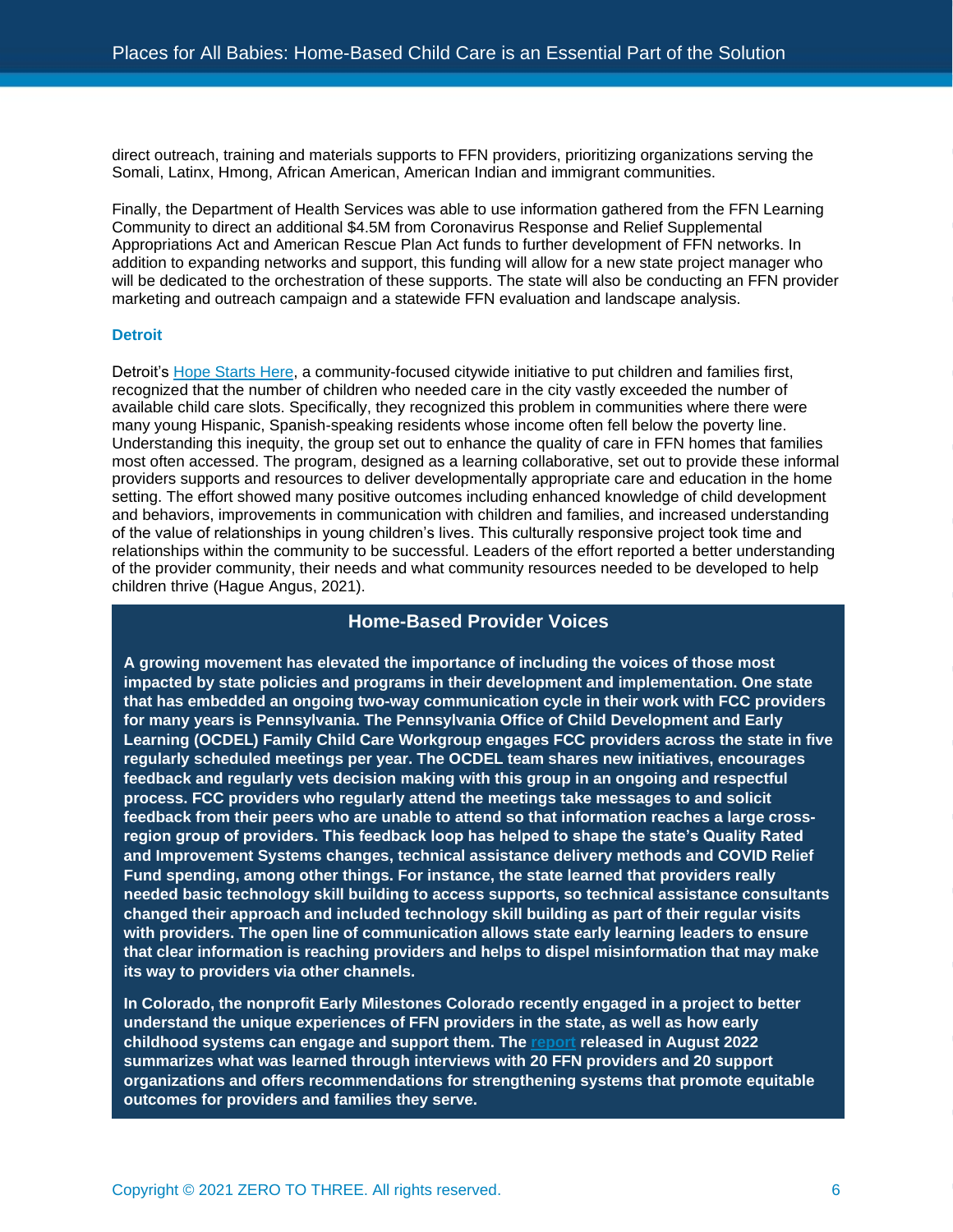### **Achieving a Robust Mixed Delivery Child Care System That Meets the Needs of All Families**

The vision of a robust mixed delivery child care system can be reached by building on the many years of systems building that have occurred in states. Early learning leaders have invested decades understanding both the unique needs of families and of home-based providers. While changes have The vision of a robust mixed delivery child care system can be reached by building on the many years of systems building that have occurred in states. Early learning leaders have invested decades understanding both the unique needs of families and of home-based providers. While changes have occurred that impacted supply of all types of early learning programs, policymakers and systems leaders can use learnings to rebuild a structurally strong system that will support the needs of young families and their babies now and in the future. Families with infants and toddlers deserve choices in where their babies will grow and learn. FCC and FFN care are a vital piece of the nation's early learning systems that will meet the needs of many families in states across the nation in coming years.

# **Additional Resources from ZERO TO THREE**

- **[State Strategies to Strengthen Infant-Toddler Care as Public Pre-k Expands:](https://www.zerotothree.org/resources/4179-state-strategies-to-strengthen-infant-toddler-care-as-public-pre-k-expands)** This brief outlines strategies to protect and even expand access to a full continuum of high-quality care and education in the context of pre-k expansion.
- **[Addressing Bias and Advancing Equity in State Policy:](https://www.zerotothree.org/resources/4198-addressing-bias-and-advancing-equity-in-state-policy)** This ZERO TO THREE Journal article explores the many ways in which states can and are addressing racial equity in problem solving and policymaking.
- **[The State of Child Care for Babies: The Need to Do Better for Our Youngest Children](https://www.zerotothree.org/resources/3924-the-state-of-child-care-for-babies-the-need-to-do-better-for-our-youngest-children)**: An examination of current child care policies and where they fall short in supporting access to highquality care.

# **Acknowledgements**

**Author:** Katrina Coburn, ZERO TO THREE

The author wishes to thank the individuals whose generous collaboration and insights made this brief possible, including ZERO TO THREE colleagues Morgan Brill, Patricia Cole, Jamie Colvard, Elizabeth DiLauro, Judi Stevenson-Garcia and Amanda Szekely as well as Christie Balka, Vice President of Policy at All Our Kin, Inc. and Natalie Renew, Director of Home Grown. A very special thanks as well to our partners in the states and communities profiled in this brief for sharing their promising policies and lessons learned.

# **Works Cited**

- From Neurons to Neighborhoods: The Science of Early Childhood Development. (2000). United States: National Academies Press.
- Hague Angus, M. J. (2021). Supporting informal child care providers in Detroit. Mathematica. https://www.mathematica.org/publications/supporting-informal-providers-in-detroit
- Hill, Z. Y. (2021). A demographic comparison of the listed home-based early care and education workforce and the children in their care. OPRE.